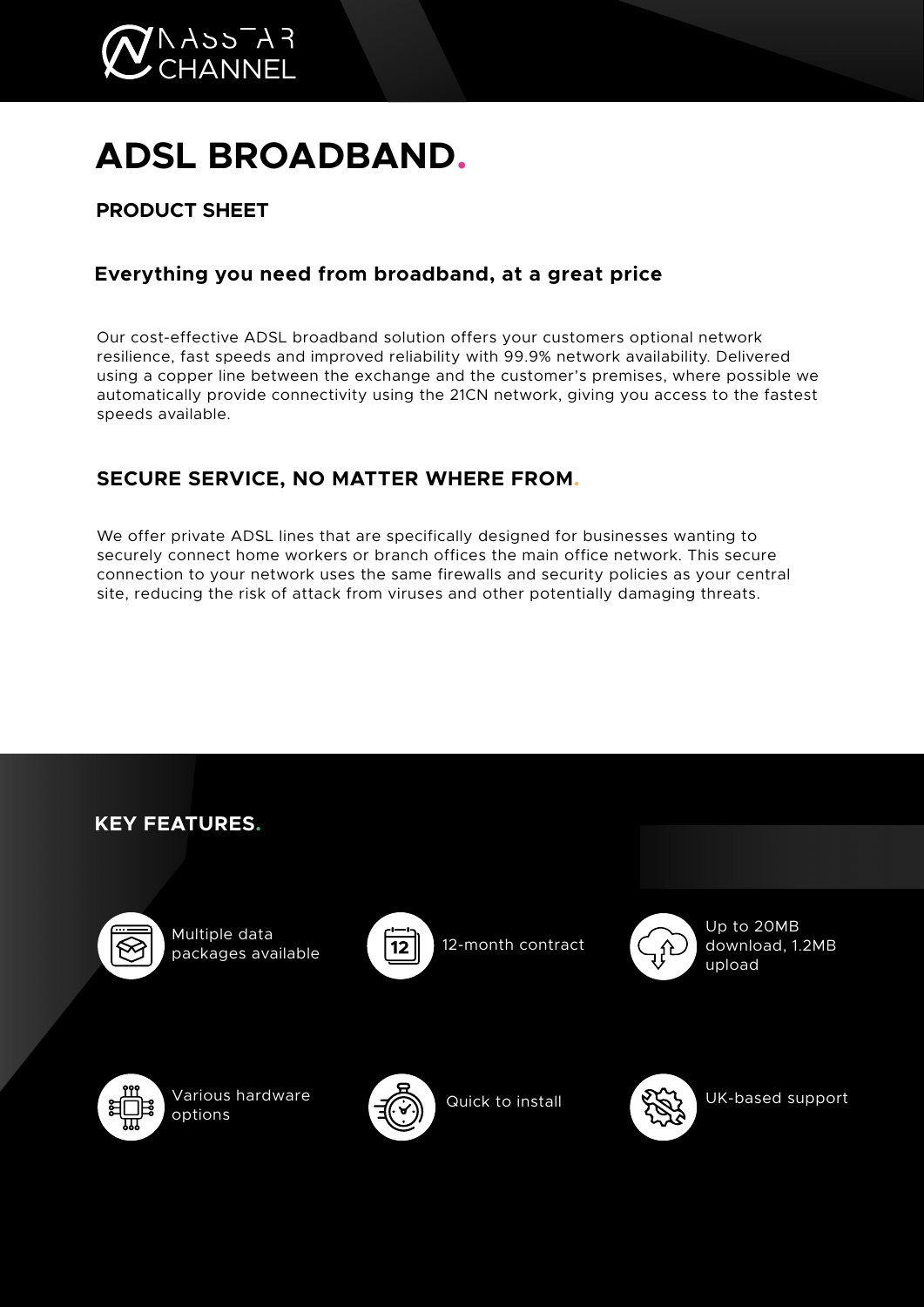## **HOW IT WILL BENEFIT YOUR CUSTOMERS?**



#### **Increased productivity**

Transfer large amounts of data, access hosted applications and video conferencing services. Set up websites, email servers or VPNs with unlimited static IP addresses.



#### **Reliable connectivity**

99.9% availability across the entire network, with specialist teams dedicated to proactive line monitoring.



#### **Improved flexibility**

Fully monitor, tailor and re-grade service through dedicated admin control panel. Manage account payments via direct debit, invoice, or credit/debit card.

## **HOW IT WILL BENEFIT YOUR BUSINESS?**



**Resourceful partner portal** with full access to campaign support, product collateral and training materials.



**UK-based support** with dedicated account management and professional services support tailored to your business needs.



#### **Quick provisioning**

Fully monitor, tailor and re-grade service through dedicated admin control panel. Manage account payments via direct debit, invoice, or credit/debit card.



#### **Network options**

UK-wide network, providing connectivity using the 21CN network where possible. Choose from our standard traffic managed unmetered service or our non-traffic managed select services with a range of data usage options.